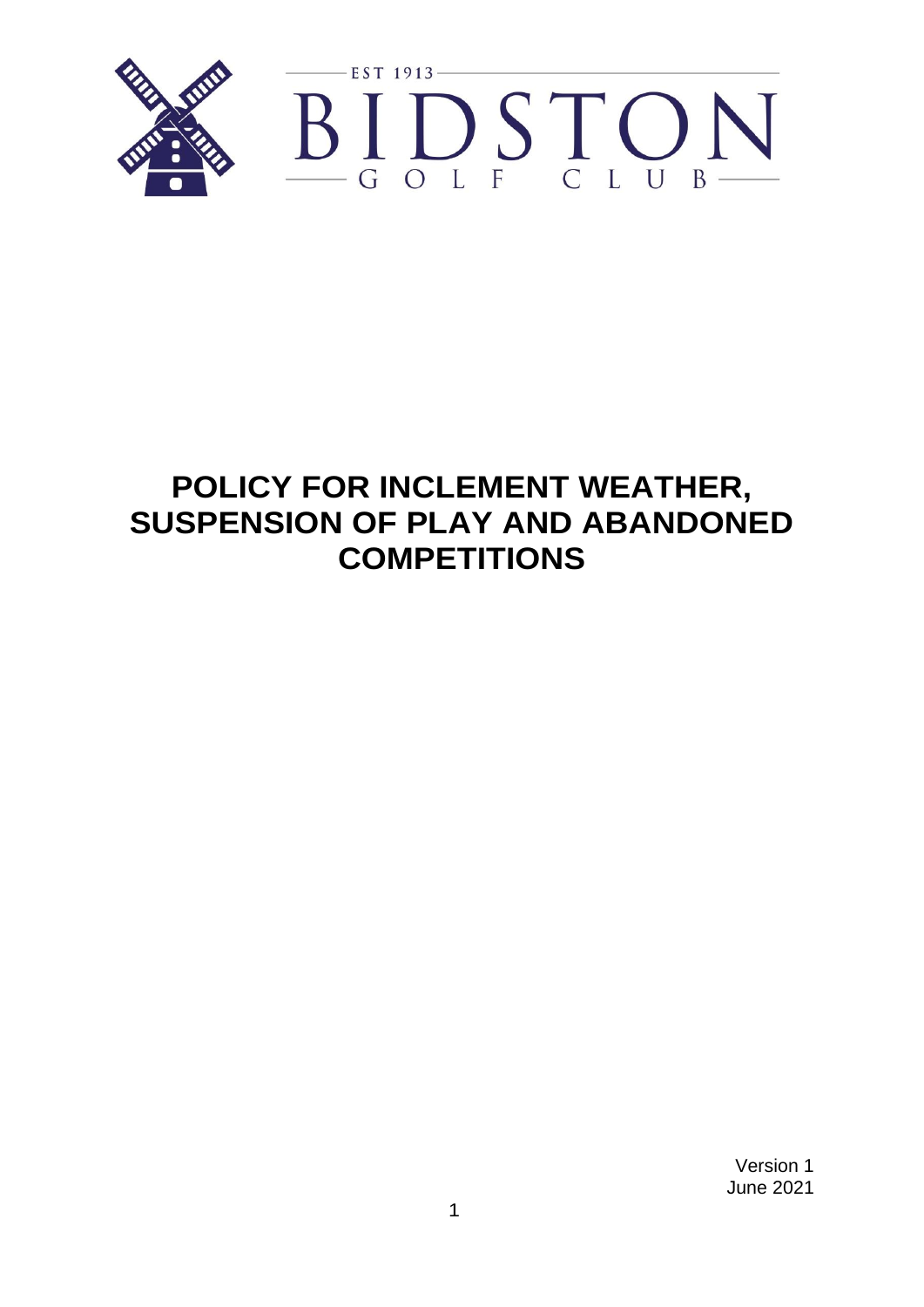

## **1. INTRODUCTION**

The aim of this policy is to have procedures in place to cope with inclement weather and other situations where play may need to be halted before or during competitions. This is required so that players and those involved in running the competition are able to recognize the conditions under which play should be suspended and that there is clarity for all involved on the procedures to be followed.

The situation where players do not know whether play has been suspended or not, or some players know and others don't should be avoided. There are also issues of health and safety where procedures must be followed.

Due to the circumstances at Bidston Golf Club we cannot always guarantee that certain named individuals will be on site at the time that a decision is required to suspend play or abandon a competition. We are also not in a position where we can sound a klaxon to suspend or abandon play. This makes procedures more challenging than for some golf clubs and requires that all concerned, including players, have access to the procedures and are familiar with them. It is important in this context that we:

- a. Communicate clearly the circumstances in which inclement weather and poor playing conditions warrant intervention;
- b. Identify roles and responsibilities for making decisions on suspending play and abandoning a competition; and
- c. Ensure everyone is aware of the appropriate procedures and their person responsibilities

#### **2. Authorised responsibilities for decisions on suspending or abandoning play**

For the purposes of this policy it is assumed that the "person responsible for the competition" as sanctioned by the Handicap Committee is as follows (and in the following order):

- i. Our Golf Club Manager/PGA Professional **(Alan Norwood or his assistant Colin Fraser)** – whoever is on duty at the time when a decision is required or is easily contactable at the time.
- ii. The Handicap Committee members & secretaries that arrange the relevant competitions for each of the sections – Ladies, Mens and Vets **(Dave Adamson, Ann Bennoch, Mal Clayton, Jan de Boorder, Sheena Drake, Wall Effingham, Chris Jollife and Caroline Reed-Clayton)** if available and in the absence of Alan Norwood or Colin Fraser.

The above named individuals will take advice from the Greens staff (Dave Squires and his team) where appropriate and available.

Invariably there will be a judgement call to be made by 'the person responsible for the competition'. They will make the call on suspension and abandonment taking into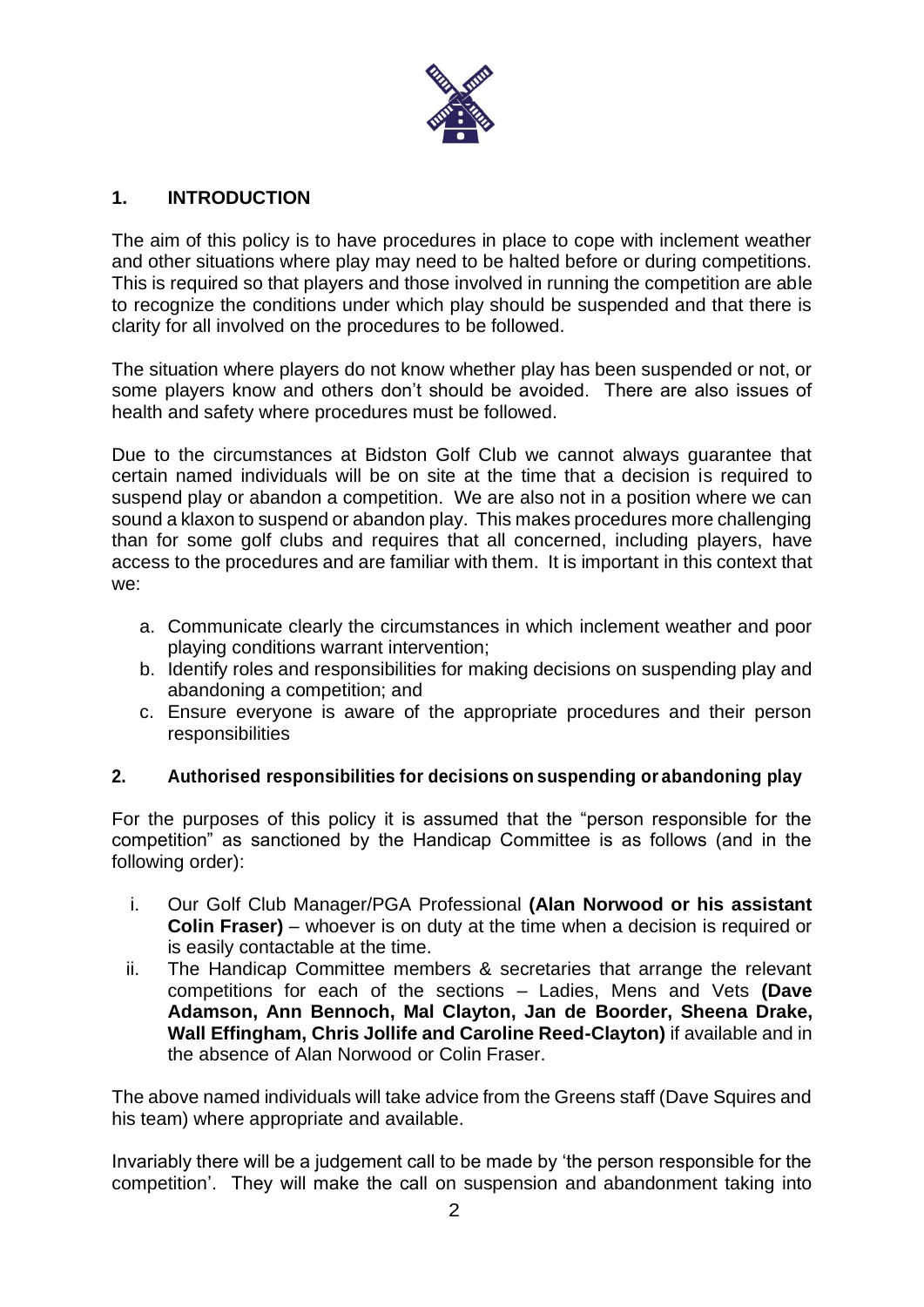

account all the information available. The decision made is final and should be accepted by all players as being made in good faith and with the safety and best interests of all golfers.

In the unlikely circumstances that none of the above are available at the time a decision is required {AND AS A LAST RESORT or IN THE CASE OF DANGER FROM LIGHTNING} players are authorised to make their own decision to suspend play if conditions are unplayable (see below). In this situation at least 6 players (in two or more groups) must come to an agreement that this is an appropriate course of action.

In the absence of a klaxon players are required to notify the playing group immediately behind them mon the course if play is suspended or abandoned. This will ensure that all players on the course are notified as quickly as possible – that players do not play on unnecessarily and that the course is evacuated promptly in the case of a dangerous situation.

### **3. SUSPENSION OF PLAY**

Suspension from the start of a competition: If conditions are such that any competition cannot be started on time for any reason then it is assumed that the "suspension of play" starts from the time of the first planned tee-time. If there is no improvement in conditions after a period of one hour then the competition will be abandoned. If play is started players will go out in the same order as on the start sheet.

**In the case of suspension of play for a competition that has already started (with players on the course)** the following procedure will apply. As soon as the players have returned to the clubhouse they will be kept informed of what is happening. The person responsibility for the competition will be expected to inform the players that the situation will be reviewed. Accordingly, play cannot be resumed until the reason for the suspension has been removed or does not continue to exist. The situation will be reviewed every 30 minutes up to a maximum period of one hour. After a period of one hours delay and with no improvement in the situation, the person responsible for the competition will declare the competition abandoned and the players notified accordingly.

In the case of suspension of playing match play competitions (which could include lack of daylight) agreement on suspension {unless a dangerous situation applies} must be made by both sides. Play **will** be resumed from where the match left off at a time agreed by both parties.

#### 3.1 Dangerous Circumstances

All players must adhere to the following Suspension of Play procedures in the case of dangerous situations.

**Lightning:** Players have a duty to protect themselves in Health and Safety matters especially should there be a danger from lightning when play must stop immediately. However, even if play is not formally suspended and the players believe there is a real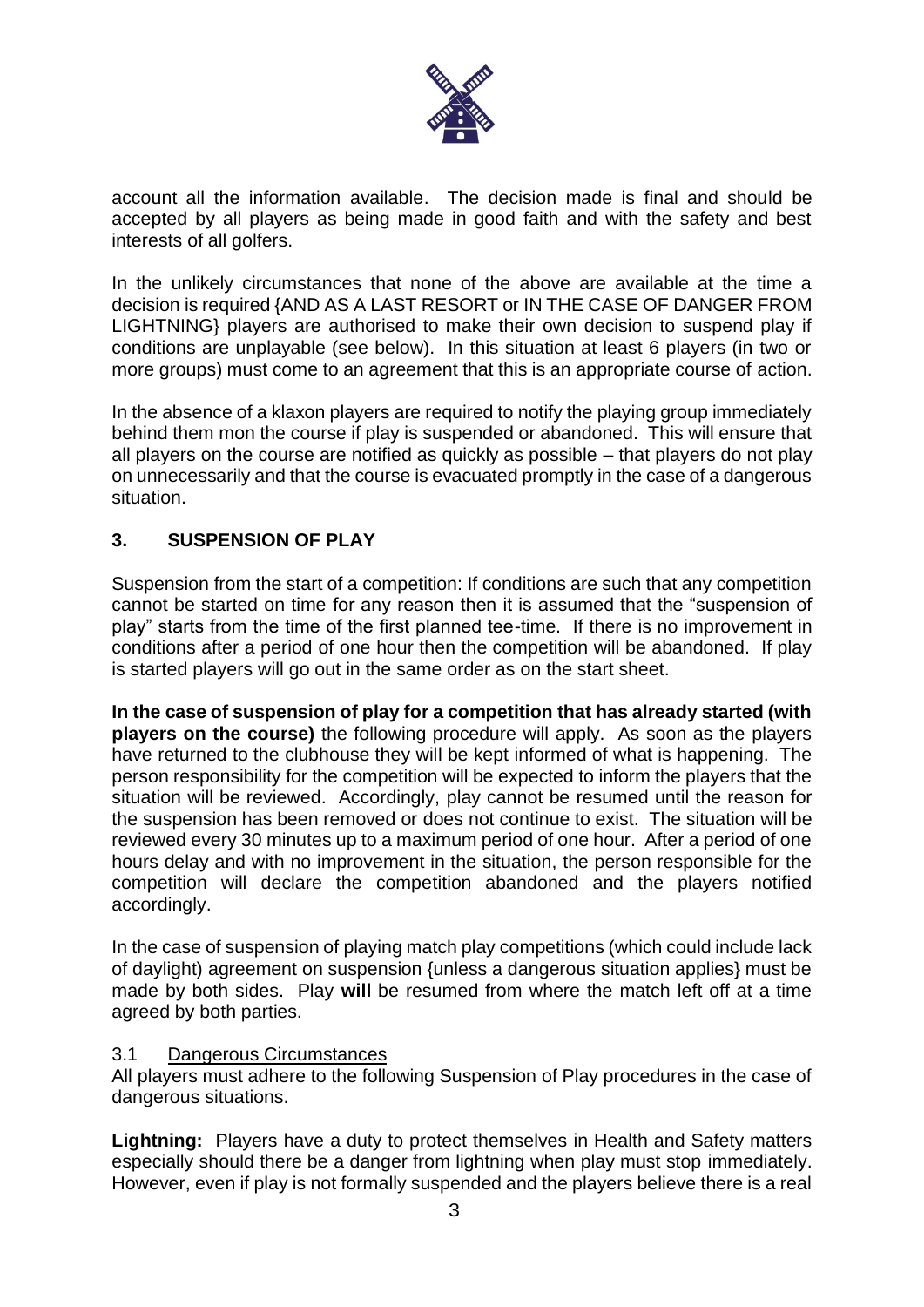

risk of, or danger from, lightning then the player is entitled to proceed under the provision of Ryle 6-8 and make a personal decision to **discontinue play**.

**Fog**: Should play need to be suspended due to fog then the same procedure will be followed as for lightning. It is considered that play is only safe when the first green can be seen from the first tee.

A decision to suspend or abandon play due to dangerous weather conditions will be made by the responsible individual available on the day. Every effort will be made to ensure that players are notified with sufficient time to allow for all competitors, caddies and spectators to evacuate the course prior to an electric storm striking the course. If play has been formally suspended, then a player is not entitled to override that decision and continue to play. When notified that play is suspended players must discontinue play immediately. PENALTY for breach of this condition is **DISQUALIFICATION**.

**Non formal competition situations:** Bidston Golf Club will make every effort to provide sound advice on when play should or should not be allowed and **will** promote and communicate this guidance in prominent places in the Clubhouse. However, players are responsible for policing themselves in non formal competition situations and are personally liable.

#### 3.2 Non Dangerous Circumstances

A competition should not generally be suspended simply on account of rain, unless the rain is so heavy that it would be unfair to require players to continue. Similarly frozen, icy conditions **will** not normally be a cause to suspend play unless the green keepers advise that continuing play will damage the course. Generally, play should only be suspended when the course has become **unplayable**. For example:

- a. Balls are moving frequently on the putting greens due to wind;
- b. At least one hole is TOTALLY surrounded by casual water;
- c. Snow is accumulating on the course and affecting play.

Once notified of a decision to suspend play the same procedures apply as noted above for 'dangerous situations'. **PENALTY for breach of this condition is DISQUALIFICATION.**

#### **4. PROCEDURES TO BE FOLLOWED ON THE COURSE WHEN PLAY IS SUSPENDED**

Rule 6-8 of the Rules of Golf applies (see the full rule for details). The important points to note are:

a. When play is suspended by the Committee, if the players in a match or group are between the play of two holes, they must not resume play until the Committee has ordered a resumption of play. If they have started play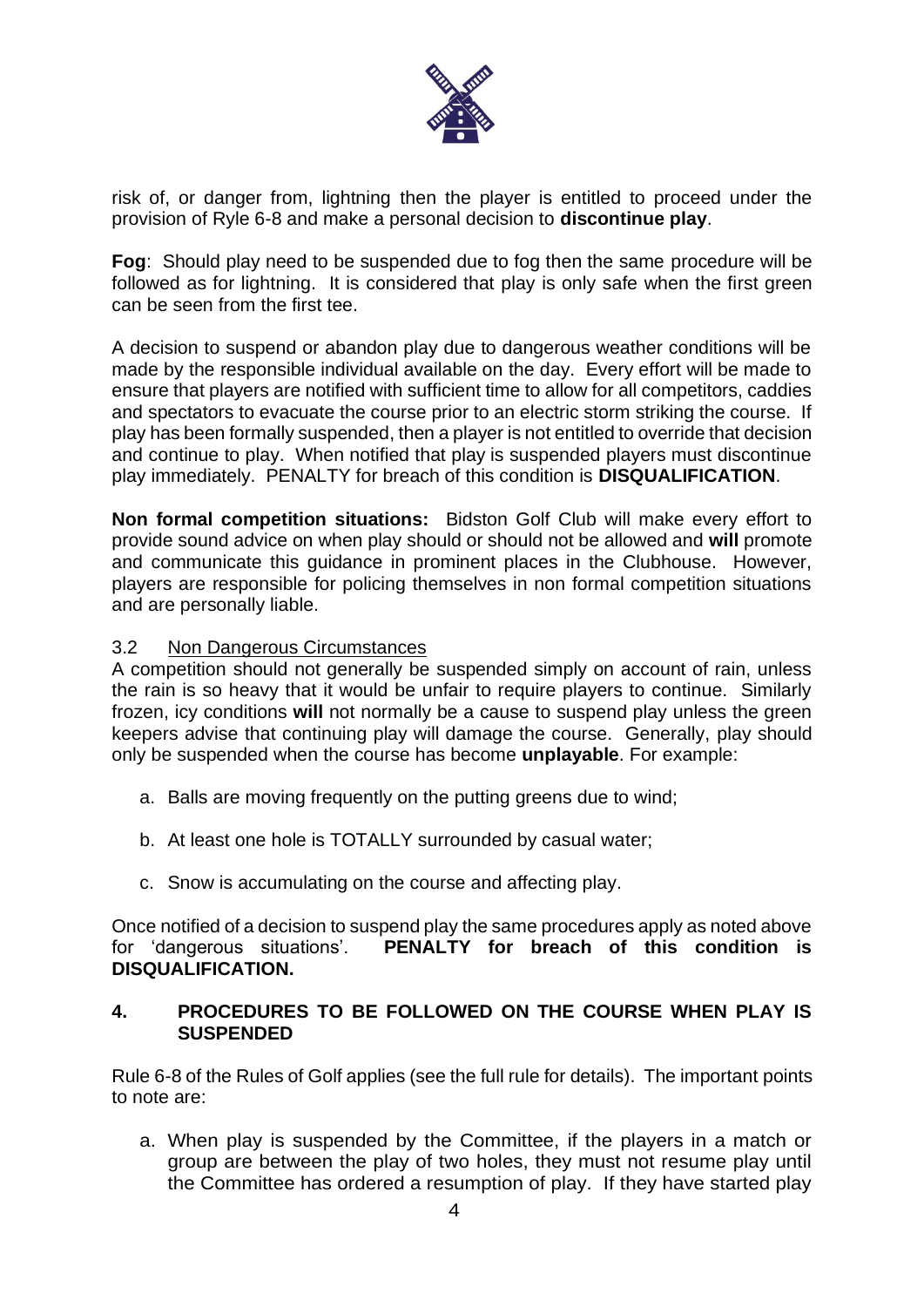

of a hole, they may discontinue play immediately or continue play of the hole, provided they do so without delay. In the case of a dangerous situation, they must discontinue play immediately.

- b. If the players choose to continue play of the hole, they are permitted to discontinue play before completing it. In any case, play must be discontinued after the hole is completed.
- c. When discontinuing play the ball must be marked (or left in situ) and on resumption of play the ball must be replaced on the spot marked. If this is not clear, then the ball must be placed on a spot that is the best estimate of where it previously lies. The ball may be lifted, cleaned and replaced in all circumstances.

#### **5. IMPACT ON THE COMPETITION AND HANDICAPS WHEN PLAY IS ABANDONED**

Once the play of a round has started and it becomes clear that not all the field can complete their rounds on the day and the event cannot be continued later, the Committee has no option but to cancel the round.

Those players who have not completed their round will be considered as having not entered the competition and their cards will not be classed as "No returns" (NRs). Their handicap will remain unchanged. **If** more than two thirds of the scheduled field have completed a full round then the competition will stand; failing that it will be recorded as abandoned in full. Players will be entitled to a full refund of the entry money. The competition will usually be re-scheduled.

**Handicap & Competition Committee 21st June 2021**